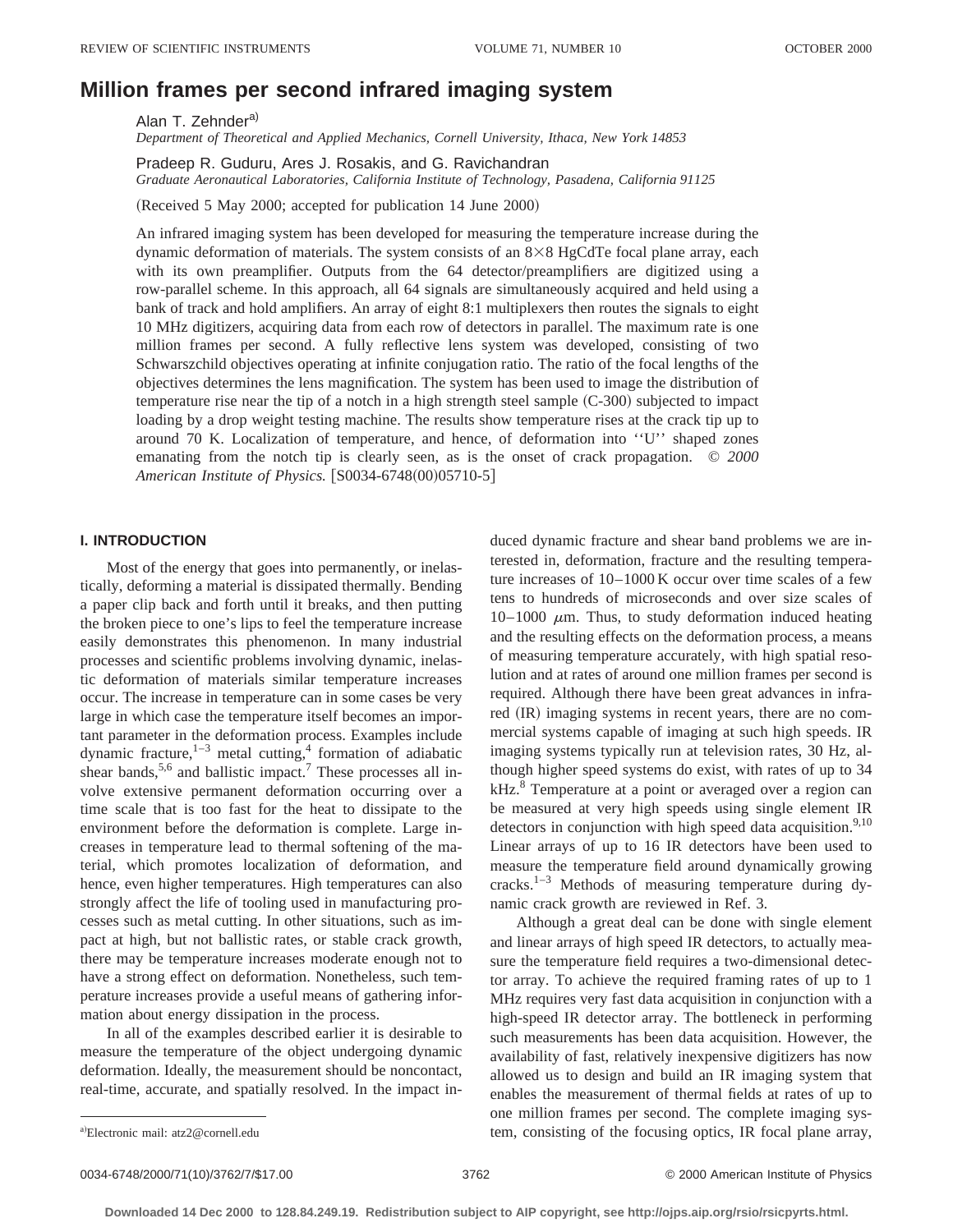

FIG. 1. Block diagram of million frames per second IR imaging system.

multiplexing circuits, and data acquisition boards is described in the block diagram of Fig. 1 and shown in the photograph of Fig. 2. At the heart of the system is an  $8\times8$ focal plane array of HgCdTe IR detector elements. Each of the 64 elements has its own preamplifier, the outputs of which are fed into a bank of eight 8:1 multiplexers. The multiplexed signals are then digitized using 4 two-channel, Gage  $1012$  analog/digital  $(A/D)$  boards, running at speeds up



FIG. 2. Photograph of system in place in front of a cracked, steel sample to be loaded in impact at 6 m/s.

to 10 MHz. Radiation emitted from the object as it deforms and heats up is focused onto the IR focal plane array using a reflective lens, built up out of two Schwarzschild objectives, each operating at infinite conjugation ratio. The magnification of each lens is fixed, thus to achieve different magnifications different lenses are used. In this system, there is no integration of the signal between frames as in commercial IR cameras; thermal resolution is sacrificed in favor of speed. The details of each of the components of the system are given in the next section, followed by examples of results obtained with the imager.

#### **II. SYSTEM DESIGN**

# **A. Optics**

There are several requirements to be satisfied in the design of the optics. The setup of the system is greatly simplified if it can be focused using visible light. This leads to a fully reflective lens. The size of each IR detector element is  $100\times100$   $\mu$ m. It was desired to have fields of view per detector ranging from approximately 180 to 50  $\mu$ m. It is also important that the light gathering capability is large, i.e., low *f* number, and that the blur at the focal plane due to various aberrations be less than 100  $\mu$ m. Note that due to the rela-

**Downloaded 14 Dec 2000 to 128.84.249.19. Redistribution subject to AIP copyright, see http://ojps.aip.org/rsio/rsicpyrts.html.**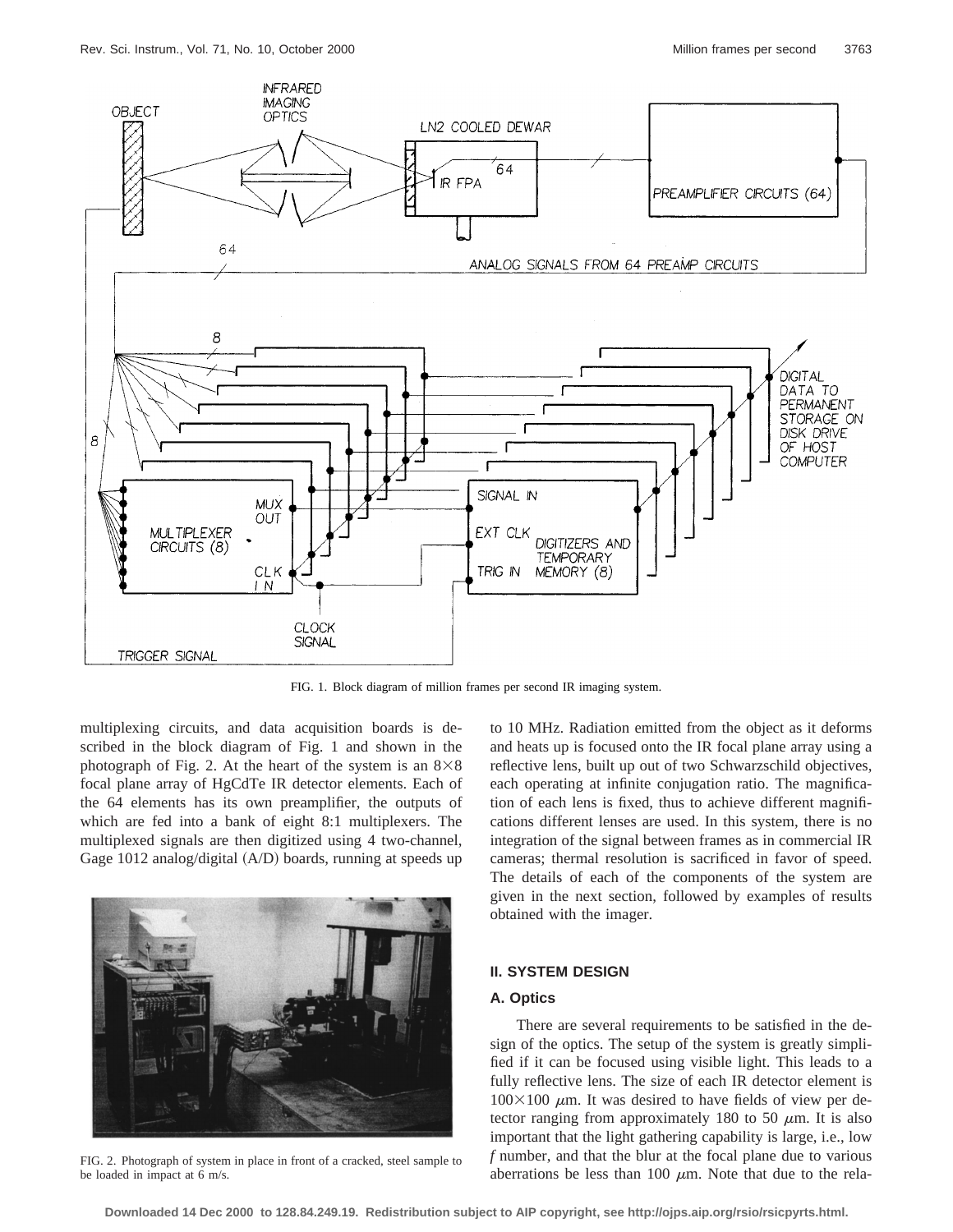

FIG. 3. Ray diagram of  $1.3\times$  reflective IR lens. The lens consists of two Schwarzschild objectives placed back to back, each used at infinite conjugation ratio. Magnification is given by the ratio of the focal lengths of the two objectives.

tively large size of the IR elements, achieving diffractionlimited performance in the optics was not necessary.

To obtain a range of magnifications, two lenses were designed and built, one with a magnification of  $1.3 \times$  (or  $1/1.3 \times$  if used in reverse) the other with  $1.8 \times$  (or  $1/1.8 \times$ ). Each lens consists of two Schwarzschild objectives, $11$  each operating at infinite conjugation ratio. Schwarzschild objectives consist of a large, concave primary mirror with a central aperture and a smaller, convex secondary mirror, located concentrically with the primary. The ratio of the primary mirror to secondary mirror focal lengths depends on the conjugation ratio used. At infinite conjugation ratio the best value is  $f_{\text{primary}}/f_{\text{secondary}} = 2.54$ .<sup>11</sup> The 1.3× system is shown in Fig. 3. In the arrangement shown, the left side, or the object side, is a lens with  $f = 47.5$  mm. On the right side is a lens with  $f = 63.3$  mm. The ratio of the focal lengths of each side determines the magnification. Modules of this design are easily combined to achieve different magnifications. The lenses are located so that the focal point of the left side coincides with the object, the focal point of the right side coincides with the image.

For the actual lenses, rather than have custom lenses ground, we used gold-coated planoconvex and planoconcave mirrors from a standard catalog<sup>12</sup> edged and drilled to our specifications. Thus, small deviations from the ideal  $f_{\text{primary}}/f_{\text{secondary}}$  ratio of 2.54 were allowed in the interest of economy. The actual values range from 2.53 to 2.58. We found by ray tracing that these deviations do not deteriorate the resolution greatly. For example, in the  $1.3\times$  system, both the left and right sides have a mirror ratio of 2.58. The spot size on the focal plane array (when used in the  $1.3\times$  magnification) is only 4  $\mu$ m. The mirrors, housed in a black anodized aluminum cylinder are mounted ahead of the IR detector dewar as shown in the photograph of Fig. 2.

#### **B. Infrared detector array**

The temperatures of interest in dynamic deformation of materials range from  $1-1000$  °C. At the lower range of temperatures, most of the radiation is near 10  $\mu$ m. Thus, to achieve high sensitivity the IR detectors should have significant response at this wavelength. For this reason and for reasons having to do with availability of IR arrays and willingness of IR array manufacturers to build a custom array we chose to work with HgCdTe detectors. The IR detector array was custom built for this project.<sup>13</sup> It consists of a back illuminated  $8\times 8$  array of HgCdTe elements. The elements are sensitive to radiation from approximately  $2-10 \mu m$ , with the peak sensitivity at approximately  $8 \mu m$ . The time response is very fast, limited only by the bandwidth of the preamplifiers.



FIG. 4. Transimpedence circuit used to amplify current from the IR detector elements.

Each element is  $100\times100 \mu$ m with a center to center spacing of 130  $\mu$ m. To minimize detector crosstalk, a ground plane surrounds each element. The array is indium bump bonded to a fan out board that mounts in a leadless chip carrier, housed in a side looking liquid nitrogen cooled Dewar. The detector elements are in vacuum, in contact with the liquid nitrogen cooled Dewar's cold finger and mounted behind a 6-mmthick ZnSe window.

The detector elements operate essentially as photodiodes; i.e., they output a current that is proportional to the incident radiation. This current is converted to voltage using the transimpedence amplifier shown in Fig. 4. The elements are held at a 3.9 V back bias, and the output is alternating current (ac) coupled to reject signals due to the detector's dark current. The bandwidth of the detector-amplifier system is 500 kHz.

#### **C. Multiplexers and data acquisition**

The key to acquiring images at the desired one million frames per second rate is fast, low noise data acquisition. One approach would be to have 64 digitizers, one for each pixel of the array. Such an approach is not only clumsy but was well beyond our budget. Thus, an alternative approach was taken using row-parallel data acquisition. In this scheme, each row of elements is fed into its own custom built 8:1 multiplexer. The output from each multiplexer is digitized by one of the eight 10 MHz digitizers.

The block diagram of the multiplexer circuit is shown in Fig. 5. At the front end of each multiplexer are eight HA5351 track and hold amplifiers, configured for unity gain. The first four inputs are fed to one CLC533 4:1 multiplexer and the second four are fed to another CLC533. The outputs of these are fed to a third CLC533. When, for example, images are to be acquired at one million frames per second, a 10 MHz clock is provided to the timing circuit. The timing diagram is shown in Fig. 6. The timing circuit is essentially a decade counter. It provides a track and hold signal to the HA5351 causing it to track the inputs for 100 ns, then hold them for 900 ns while the multiplexers switch through the outputs ten times per frame, i.e., every 100 ns. After the eight input signals are switched through the system, a 0.5 V signal is fed to the output for 200 ns. During the time the 0.5 V signal is sent to the output the track and hold amplifiers are tracking, then acquiring the signals. This provides sufficient tracking and settling time for the HA5351. The 0.5 V signal provides a marker in the output record signifying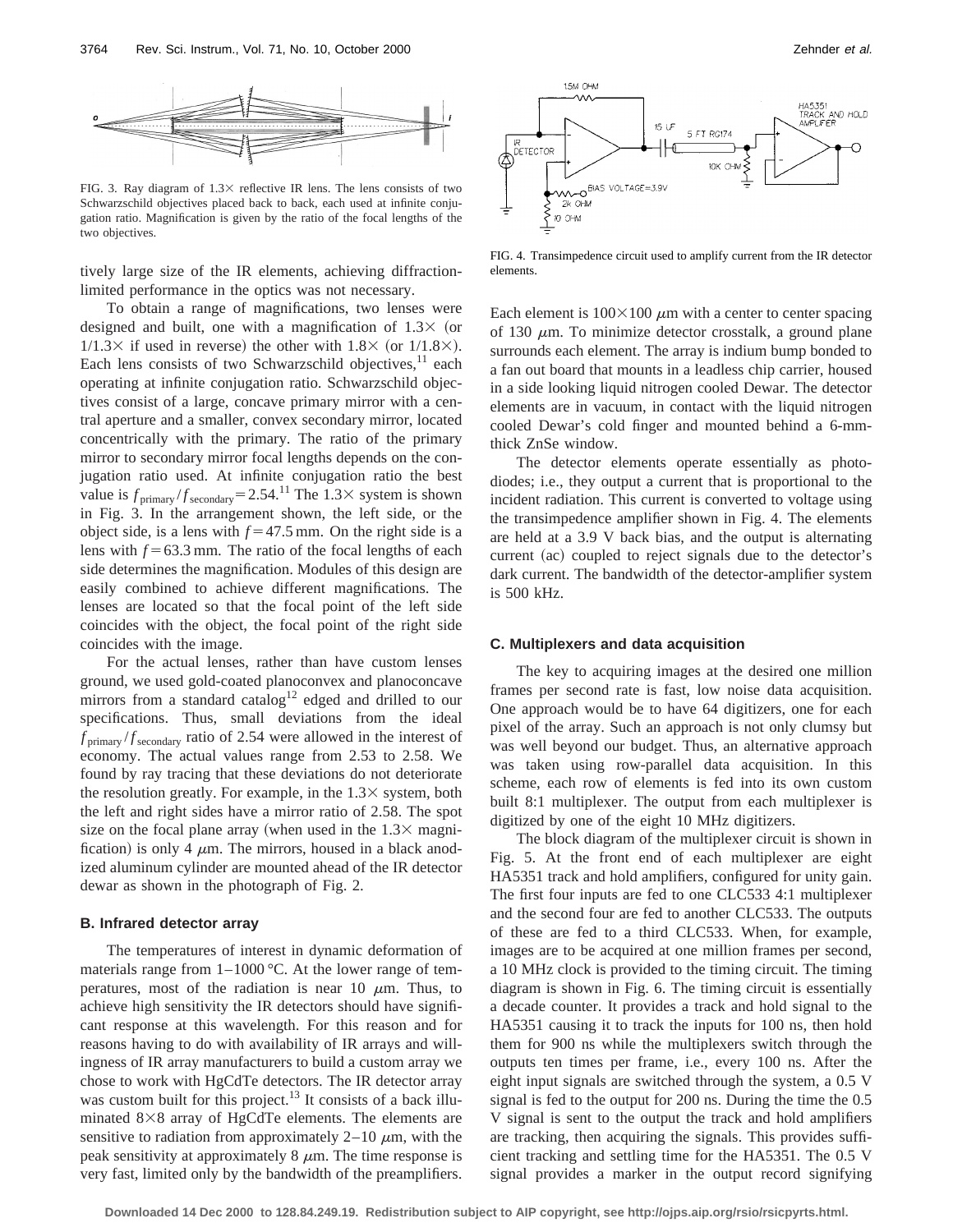

FIG. 5. Multiplexer block diagram.

where a frame begins and ends. With reference to Fig. 5, the sequence of outputs from the multiplexer is 1A, 2A, 1B, 2B, 1C, 2C, 1D, 2D, 0.5 V, 0.5 V.

The output signals from the eight multiplexers are fed to the inputs of four two-channel, 10 MHz, 12 bit A/D boards (Gage 1012) mounted in an industrial PC. Each board has 512k memory, sufficient to store up to 25 000 frames of data. To ensure synchronization, the A/D boards are clocked externally using the same clock that drives the multiplexers. Data is acquired 40 ns after the rising edge of the clock. Thus (see the timing diagram of Fig.  $6$ ) data is acquired at approximately 40 ns after the multiplexers have switched from one output to the next. The settling time of the CLC533 multiplexers is about 25 ns, so the 40 ns delay provides



FIG. 6. Timing diagram for multiplexer and A/D board.

sufficient time for the signal to settle before the data are digitized. Experiments are typically run in a single shot mode whereby a number of frames are acquired at high speed, stored on the memory of the A/D boards, and then transferred to the host computer's disk drive once the test is over.

#### **III. SYSTEM CALIBRATION AND TEST**

To ensure integrity of the results great care must be taken in calibrating the system, understanding the system limitations, noise levels, accuracy, precision, and both spatial and temporal resolution.

## **A. Spatial resolution**

The spatial resolution is determined by the resolution of the optics, by the element size, and crosstalk of neighboring IR detector elements. The detector element, or pixel, size is 100  $\mu$ m square. The maximum magnification lens used is 1.8 $\times$ , thus the best attainable spatial resolution is 55  $\mu$ m. Resolution could be increased using higher magnification lenses, however, since the radiation being imaged is in the range of 10  $\mu$ m wavelength, one cannot expect to do much better than about 20  $\mu$ m spatial resolution. To test the actual resolution a vertically oriented 75  $\mu$ m diameter, NiCr wire is

**Downloaded 14 Dec 2000 to 128.84.249.19. Redistribution subject to AIP copyright, see http://ojps.aip.org/rsio/rsicpyrts.html.**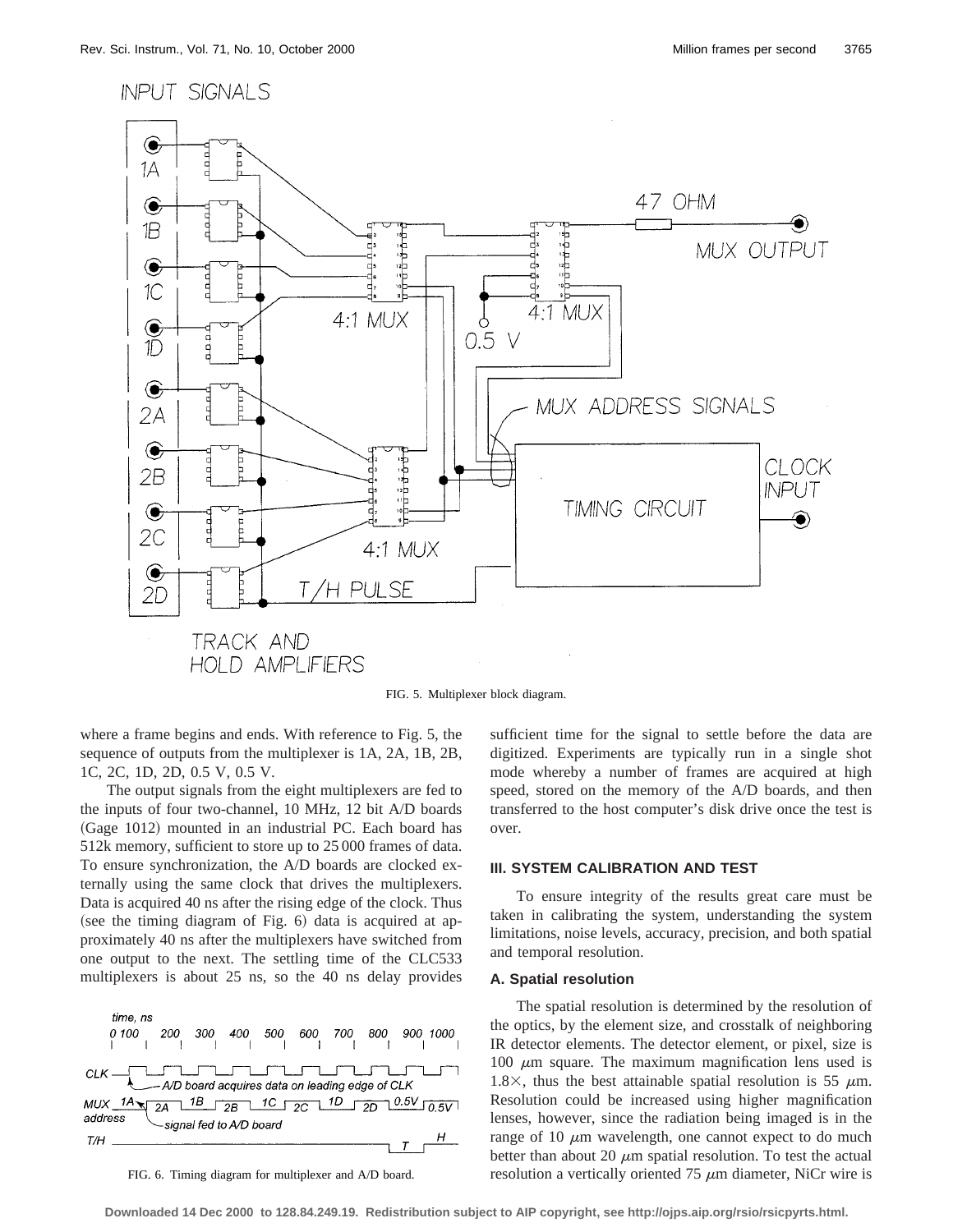

FIG. 7. Calibration of IR detectors using  $1.3 \times$  lens system and C-300 steel sample. Each curve in the plot corresponds to a repeat of the calibration.

placed in the object position and heated with an electrical current. Using the  $1.3\times$  lens the 75  $\mu$ m wire gets mapped to 100  $\mu$ m on the focal plane array. If the focus were perfect and if there were no cross talk between the detector elements, once the system is focused to obtain the maximum signal on a single column of elements, there should be no signal on the adjacent elements. In practice there is electrical cross talk between elements and the focusing is not perfect. At the best focus, adjacent elements output a signal that is 15% of the element the hot wire is focused on. The next nearest neighbors output a signal that is 6%. The crosstalk check is repeated with the wire in the horizontal position. Knowing this crosstalk we can correct for it in the analysis of the data by setting up and solving 64 linear equations of the form

$$
s_i = \frac{1}{1.84} [r_i + 0.15(r_{i+1} + r_{i-1} + r_{i-8} + r_{i+8})
$$
  
+ 0.06(r\_{i+2} + r\_{i-2} + r\_{i-16} + r\_{i+16})],

where the elements are numbered  $i=1,64$ ,  $s_i$  is the measured signal from element  $i$ , and  $r_i$  is the actual signal on element *i*. The 1/1.84 term is there to give  $r_i = s_i$  when there is uniform illumination. These equations are modified for elements at the edges of the array since they do not have neighbors to one side.

#### **B. Temporal resolution**

The temporal resolution is limited by the bandwidth of the detector-amplifier system and the 1 MHz maximum digitization rate. To verify the time response of the system, an IR emitting light emitting diode (LED) is placed in front of the HgCdTe detector array and pulsed. The rise time in response to a step input from the IR LED is approximately 1  $\mu$ s, equivalent to a 500 kHz bandwidth.

## **C. Calibration**

Calibration of the system is performed in a very direct manner. A sample of the same material and surface finish as will be tested is heated in an oven to several hundred degrees



FIG. 8. Schematic of notched C-300 steel drop weight impact experiment.

kelvin. The heated sample, instrumented with a thermocouple to record its surface temperature is placed in the object position. As the sample cools, the voltage output from each of the IR elements is recorded by the data acquisition system along with the sample temperature. This procedure provides a voltage versus temperature curve for each element.

Since the IR system is ac coupled, the input radiation to the detectors must contain an ac component. This is achieved by placing a chopping wheel in front of the heated calibration specimen. A LED-photodiode pair is placed across the chopping wheel to synchronize the data acquisition with the chopping. While the chopping wheel is covering the calibration sample, 64 points are recorded. Another 64 points are recorded while the wheel exposes the sample. Each of the sets of 64 points is averaged, then their difference taken to provide the peak-to-peak voltage output corresponding to a given temperature. A typical calibration curve, obtained using the  $1.3\times$  magnification lens is shown in Fig. 7. Near room temperature, the sensitivity is approximately 1 mV/K. We have found that there are significant variations in the outputs of the detector elements, thus each element must have its own calibration. The system noise level, which, as recorded by the A/D boards, is approximately 2 mV, corresponding to a temperature resolution of 2 K. The thermal resolution can be increased by using lower magnification, causing each detector to gather radiation from a larger area. The scatter in the calibration determines the uncertainty in the temperatures. For the  $1.3\times$  system calibration plotted in Fig. 7 the uncertainty in temperature is approximately  $\pm 5\%$ .

# **IV. RESULTS**

One of the applications of the system was to characterize the transient temperature fields associated with the process of crack initiation and growth in a high strength steel. A C-300 maraging steel plate (yield strength of about 1900 MPa) with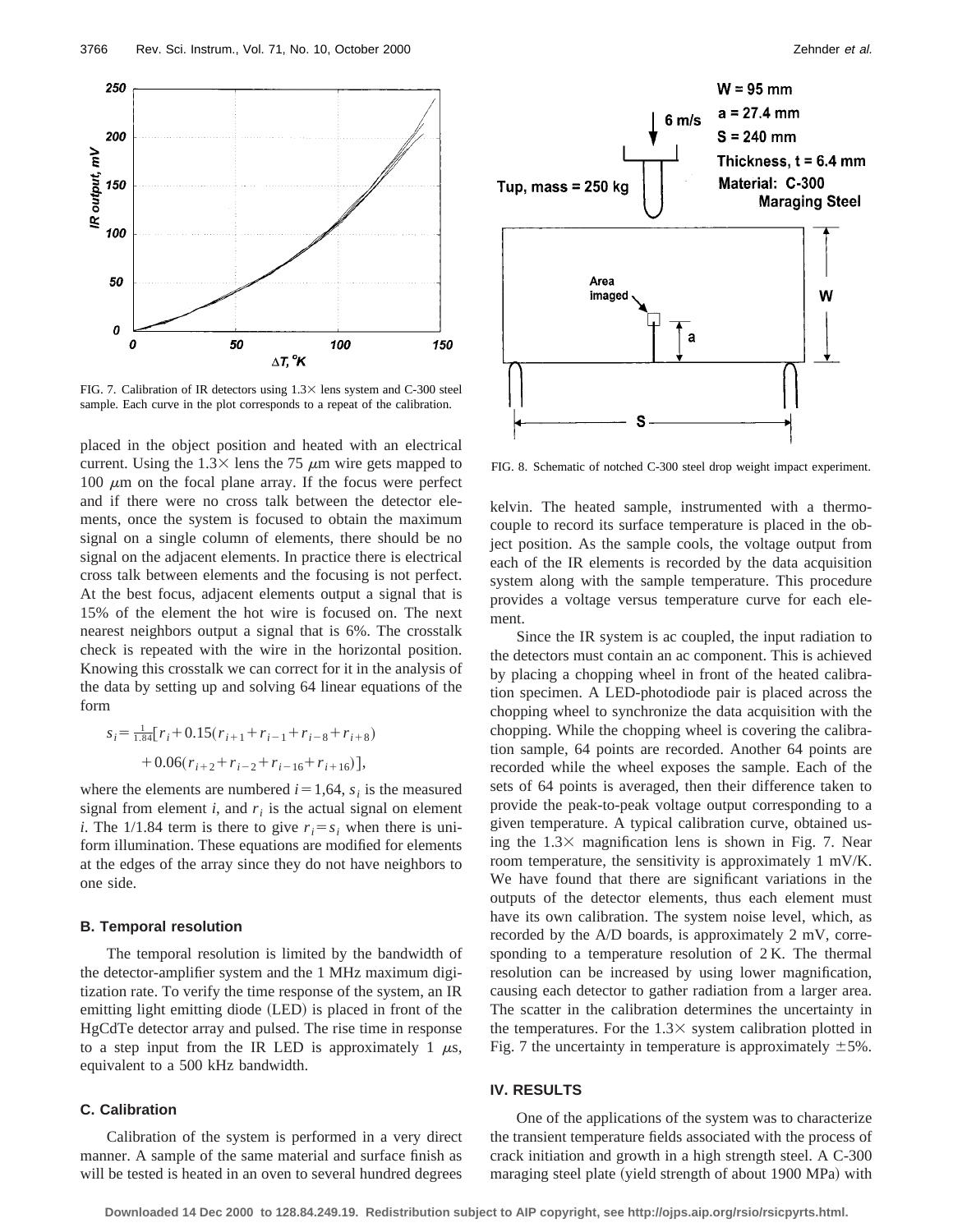

FIG. 9. Temperature field for crack initiation (color image). (a) Temperature field during loading (prior to crack initiation). (b) Temperature after crack begins to grow. Peak temperatures move with crack tip. Note that temperature contours are linear interpolations.

a prefabricated crack, was impact loaded in a drop weight tower as shown in Fig. 8. The IR imaging system was focused on an area of approximately  $1.1 \times 1.1$  mm, as shown in the figure.

Two sequences of thermal images form the same experiment are shown in Fig. 9. Note that the last image in Fig.  $9(a)$  is the same as the first image of Fig.  $9(b)$ . They appear different because of the different temperature scales used in

**Downloaded 14 Dec 2000 to 128.84.249.19. Redistribution subject to AIP copyright, see http://ojps.aip.org/rsio/rsicpyrts.html.**